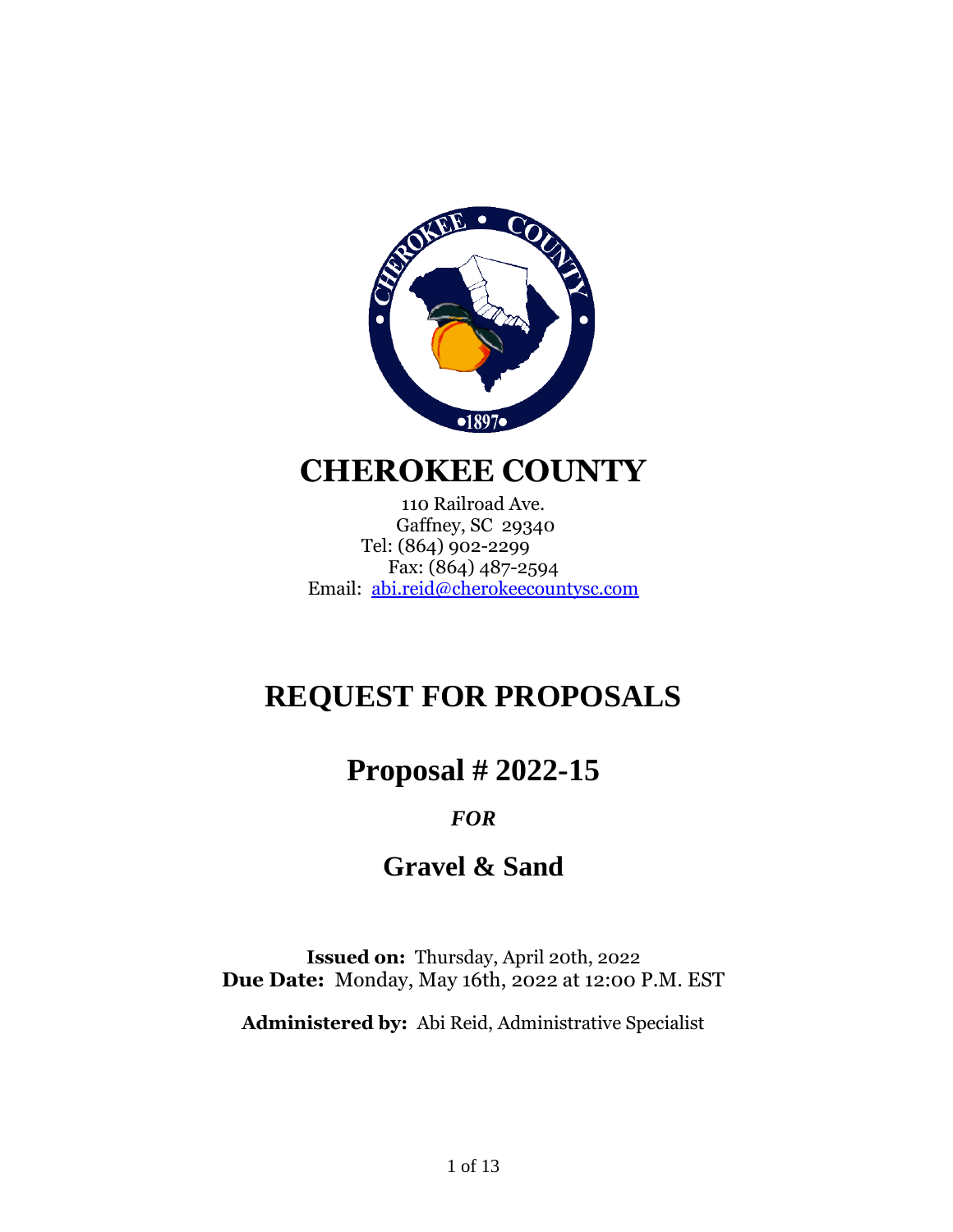# **INTRODUCTION and INTENT of RFP:**

## **Notice to Vendors**

**Sealed proposals** will be received by Cherokee County from experienced, qualified vendors who specialize in Gravel for the following:

### **REQUEST FOR PROPOSAL 2021-01 Gravel**

Proposals will be accepted until **Monday, May 16th, 2022 at 12:00 P.M.** at the Administration Office in the Cherokee County Office Building, 110 Railroad Ave, 2<sup>nd</sup> Floor, Gaffney, South Carolina 29340. Complete specifications and instructions are attached herewith.

The County plans to purchase Gravel for the Public Works Department within the Cherokee County Local Government located at 138 Public Works Dr. Gaffney, SC.

Proposal documents may be obtained from Abi Reid by email [abi.reid@cherokeecountysc.com.](mailto:abi.reid@cherokeecountysc.com) Proposals shall be submitted on the form furnished and shall be submitted in a sealed envelope identifying the company name, the RFP title, the RFP number, and the RFP due date on the face of the envelope.

Submission of a proposal signifies the Contractor's agreement that its proposal and the content thereof are valid and will become part of the contract that is negotiated between Cherokee County and the successful Business. All prices submitted with the proposal shall remain in effect for the contract period.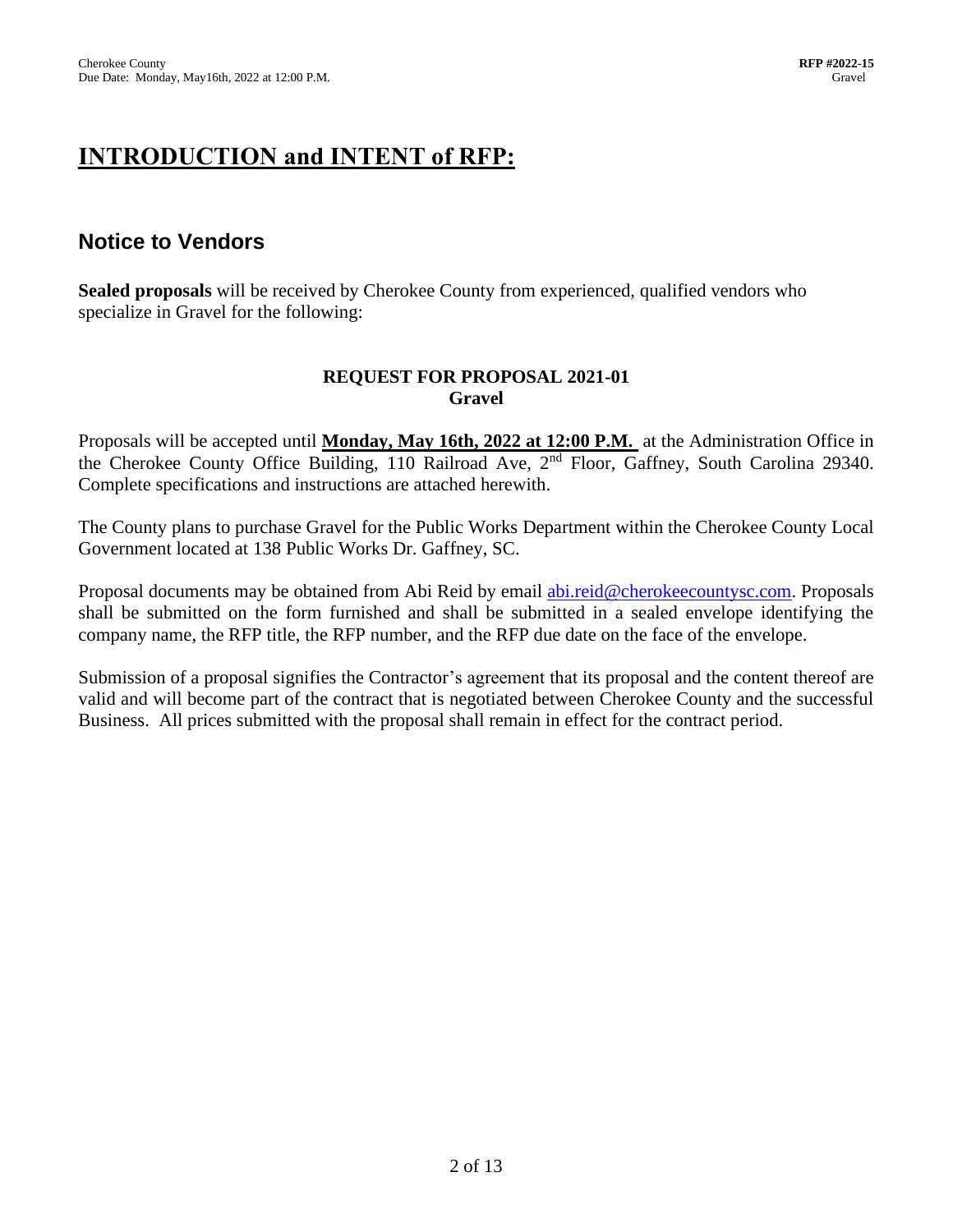#### Cherokee County **RFP #2022-15** Due Date: Monday, May16th, 2022 at 12:00 P.M. Gravel **GENERAL CONDITIONS and FINANCIAL PROVISIONS:**

**PRICING:** The company warrants that the pricing stated herein shall remain firm for a period of one (1) year from the first day of the contract period. Pricing shall include all charges that may be imposed in fulfilling the terms of the contract. A maximum of 5% per year during the second and third year will be accepted.

**PAYMENT TERMS:** Payment terms are NET 30 days following receipt of correct invoice. Invoices must be submitted to:

> Cherokee County Attn: Accounts Payable 110 Railroad Ave Gaffney, SC 29340

Cherokee County is responsible for all payments to the Company under this contract.

**SUBCONTRACTING:** The Company shall not have the right or power to assign, subcontract, or transfer interest in this proposal. The Company is prohibited from subcontracting any services covered in the scope of work.

**CHANGES:** Cherokee County shall have the right, at any time, to alter the specifications to meet increased or decreased needs. If any such changes cause an increase or decrease in the cost or the time required for the performance, or otherwise affects any other provision of this agreement, an equitable adjustment shall be made and this agreement shall be modified in writing accordingly.

**AVAILABILITY OF FUNDS:** Any and all payments to the Company shall be deemed binding only to the extent of appropriated funds for the purpose set forth in this proposal.

**NON-DISCRIMINATION:** The Company shall not discriminate against any individuals and will take proactive measures to assure compliance with all Federal and State requirements concerning fair employment, employment of people with disabilities, and concerning the treatment of all employees without regard to discrimination based upon age, race, color, religion, sex, national origin or disability.

**GOVERNING LAWS:** This contract is made under and shall be governed and construed in accordance with the laws of the State of South Carolina.

**ADVERTISING:** In submitting a proposal to Cherokee County, the Company agrees not to use the results of their proposal as a part of any commercial advertising without prior approval of Cherokee County Government.

**CONFIDENTIALITY OF PROPOSALS:** In submitting a proposal the Company agrees not to discuss or otherwise reveal the contents of the proposal to any source outside of Cherokee County Government until after the award of the contract. Companies not in compliance with the provision may, at the option of Cherokee County, be disqualified from contract award. Only discussions authorized by the issuing agency are exempt from this provision.

**COST FOR PROPOSAL PREPARATION:** Any costs incurred by a Company in preparing or submitting proposals are the Companies' sole responsibility. Cherokee County will not reimburse any Company for any costs incurred prior to award of this contract.

**TIME FOR ACCEPTANCE:** Each proposal shall state that it is a firm offer which may be accepted within a period of 90 days following the submittal date, Monday, May 16, 2022. Although the contract is expected to be awarded prior to that time, the 90-day period is requested to allow for unforeseen delays.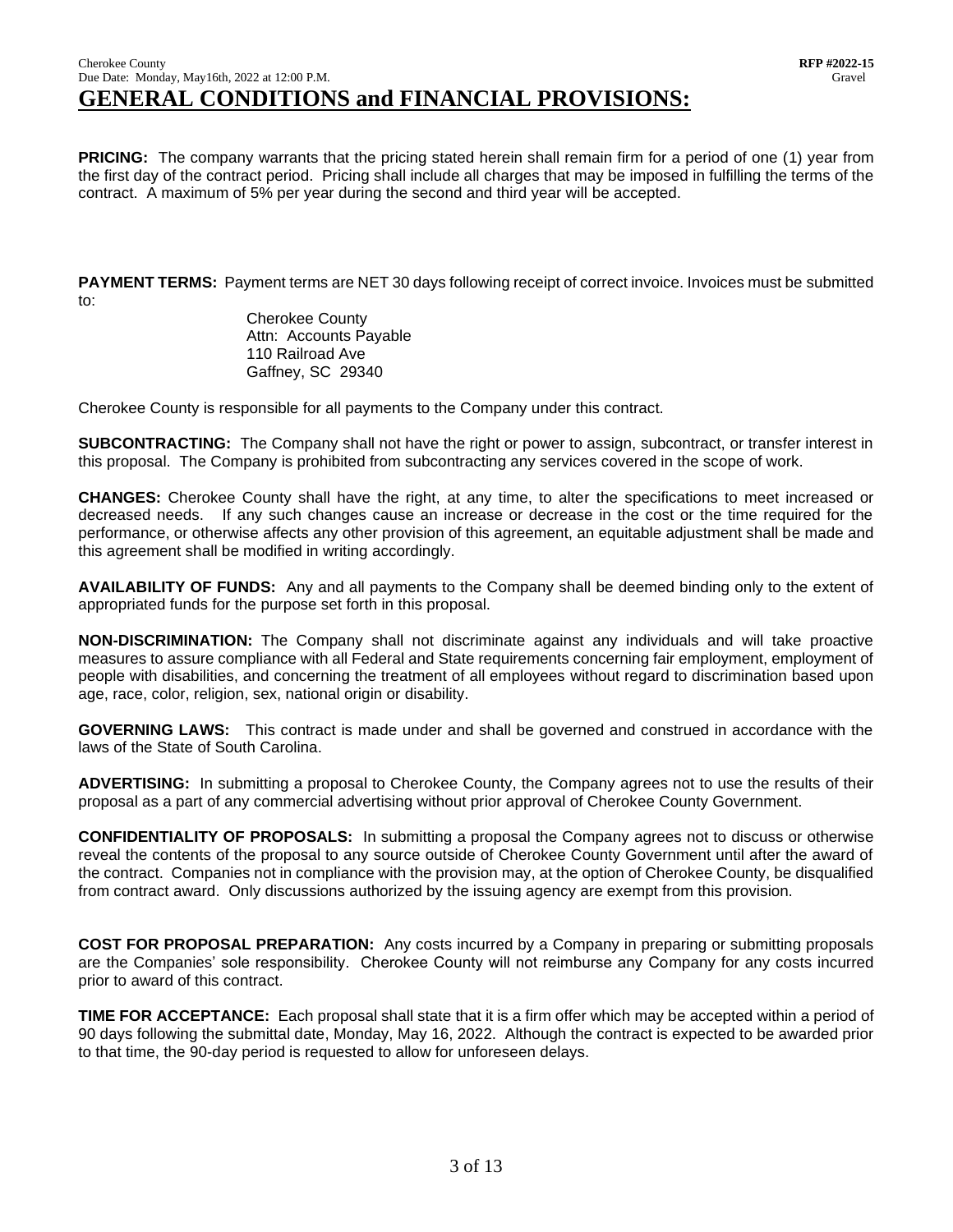**RIGHT TO SUBMITTED MATERIAL:** All responses, inquiries, or correspondence relating to or in reference to this Request for Proposals, and all other reports, charts, displays, schedules, exhibits, and other documentation submitted by the Company shall become the property of Cherokee County when received.

**COLLUSIVE BIDDING**: The vendor's signature on the Cherokee County "Request for Proposal (RFP)" is a guarantee that the prices quoted have been arrived at without collusion with other eligible Company and without effort to preclude Cherokee County Government from obtaining the lowest possible competitive price.

**ERRORS AND OMISSIONS:** The Contractor shall not take advantage of any errors or omissions in this RFP. The Company shall promptly notify Cherokee County Government of any omissions or errors found in this document.

**PROPOSAL OPENING:** The proposal deadline is Monday, May 16th, 2022 at 12:00 P.M. and opened at the next Council meeting. At that time the name of the Company and the cost(s) offered will be announced. This is an open and public meeting. Interested parties may attend. However, it must be noted that these costs and their components are subject to further evaluation for completeness and correctness. Therefore, the cost(s) announced at that time may not be an exact indicator of the Companies pricing position. Neither can the assumption be made that the Company with the lowest price offered will be awarded the contract. See **"EVALUATION CRITERIA"** and "**AWARD OF BID"** for further explanation on the components involved with the award of this contract.

**EVALUATION CRITERIA:** Cherokee County Government, at its sole discretion, following an objective evaluation, will award this contract to the most responsible, responsive Company. The proposals will be evaluated on a "best overall value" basis including, but not limited to, completeness and content of the proposal, pricing, quality, the Company's ability to follow the specifications, the Company's ability to provide a team of skilled, trained employees, the Company's experience with similar projects and the Company's responses to "Mandatory Issues". In addition to these considerations, the evaluators may request additional information, oral presentations or discussions with any or all of the responding Company's to clarify elements of their proposal or to amplify the materials presented in any part of the proposal. However, Companies are cautioned that the evaluators are not required to request clarification; therefore, all proposals should be complete and reflect the most favorable terms available from the Contractor.

Cherokee County reserves the right to make independent investigations as to the qualifications of the Company. Such investigations may include contacting existing customers. Companies should keep in mind that this is a Request for Proposals and not a request to contract. Cherokee County reserves the unqualified right to accept or reject any and all proposals, and to waive any irregularities as may be permitted by law when it is deemed that such action will be in the best interest of Cherokee County.

**REFERENCE TO OTHER DATA:** Only information which is received in response to this Request for Proposals will be evaluated. Reference to information previously submitted shall not be evaluated.

**AWARD OF BID:** Cherokee County Government, at its sole discretion, following an objective evaluation, will award this contract to the most responsible, responsive Company. Price will be a major consideration but will not be the determining factor in our selection. The award of this contract will be based and granted on "**BEST VALUE." "BEST VALUE"** will allow Cherokee County to consider factors beyond pricing such as whether the responsible Company is able to meet and/or exceed the required specifications. **"BEST VALUE"** will permit and reflect prudent stewardship of public funds and trust. Award of the contract to one Company does not mean that the other proposals lacked merit. Award of the contract signifies that after all factors have been considered, the selected proposal was deemed most advantageous to Cherokee County

**NOTIFICATION OF AWARD:** After all prerequisites and specifications have been met by the Company and the award for Gravel has been made, the successful Company will be notified within ten (10) working days of this award. Cherokee County will notify the successful Company in writing, either by a LETTER OF AWARD or a PURCHASE ORDER or both. VERBAL NOTIFICATION OF THE AWARD OF THIS CONTRACT IS NOT CONSIDERED A RELIABLE MODE OF NOTIFICATION AND, THEREFORE, WILL NOT BE RECOGNIZED AS AN OFFICIAL NOTIFICATION*.*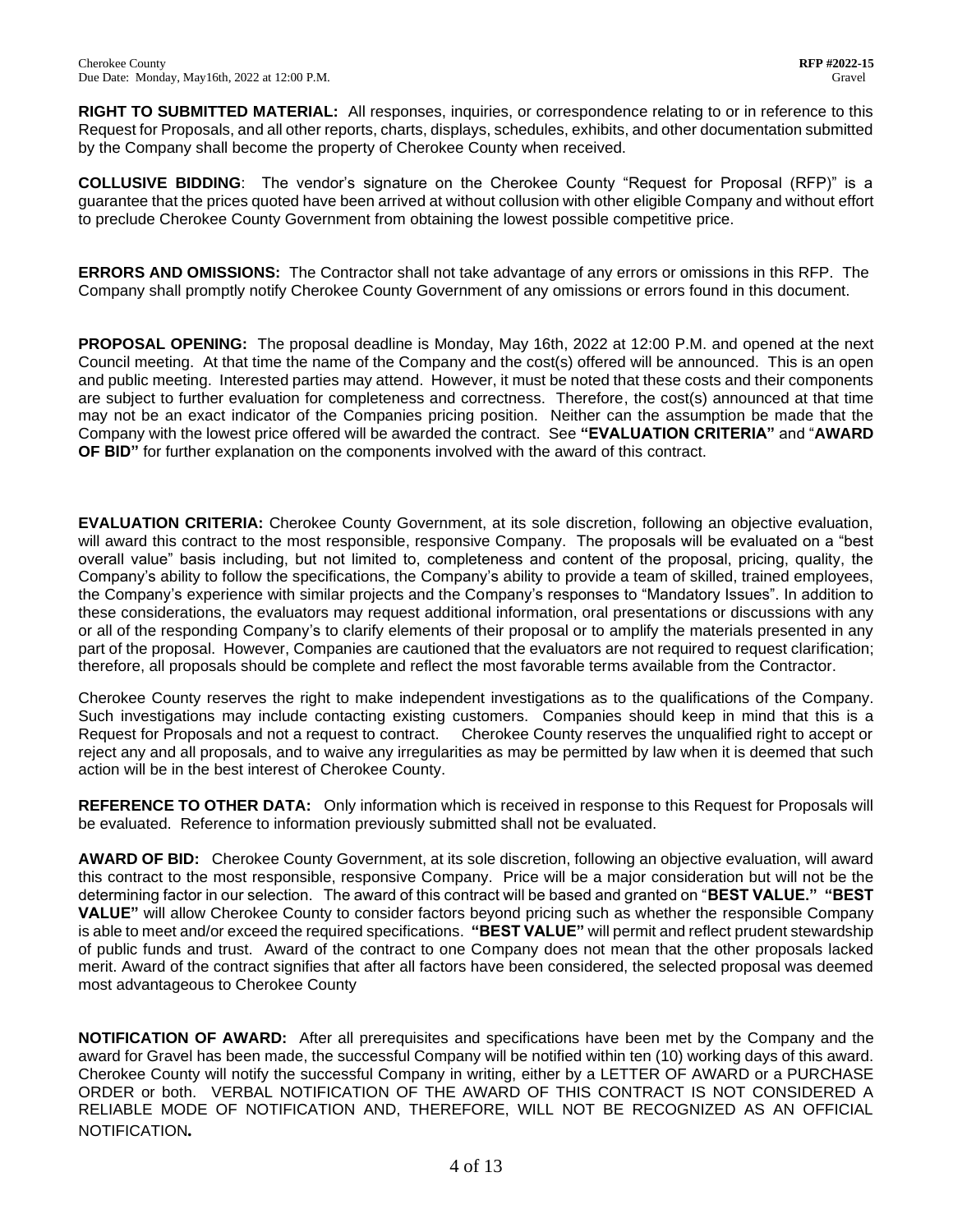**TERMINATION FOR CAUSE:** Cherokee County reserves the right to terminate this contract at any time for cause. The violation of any provision or condition contained in this contract, or the refusal, failure, or inability to carry out any provisions of this contract shall constitute sufficient grounds to terminate this contract for cause.

**TERMINATION WITHOUT CAUSE:** Cherokee County and the Company may terminate this contract without cause. Written notice of termination must be sent via certified U.S. mail no later than thirty (30) days prior to the termination date.

## **EMPLOYEE GUIDELINES:**

**DRUG POLICY:** The Company certifies that it maintains a drug free work place environment to ensure worker safety and workplace integrity. The Company further agrees their employees shall comply with Cherokee County's Drug-Free Workplace Policy.

**EMPLOYEE GUIDELINES:** The Company shall use only qualified personnel to provide the required services. The Company shall be responsible for insuring that employees abide by all rules and regulations set forth for the buildings and grounds.

# **SAFETY:**

**State and Federal Regulations:** The Company shall perform all work in accordance with State and Federal safety regulations in regards to work zones, work areas, equipment, vehicles, tools and supplies. The Company shall provide all necessary and required work zone protective devices and traffic channeling devices as required under State and Federal safety regulations.

**Public Safety:** The Company shall protect the safety and convenience of the general public. The Company shall perform work as needed and necessary to protect the general public from hazards.

# **SPECIAL CONDITIONS:**

**HISTORICALLY UNDERUTILIZED BUSINESSES:** Cherokee County invites and encourages participation in this Request for Proposals process by businesses owned by minorities, women, disabled, disabled business enterprises and non-profit work centers for the blind and severely disabled.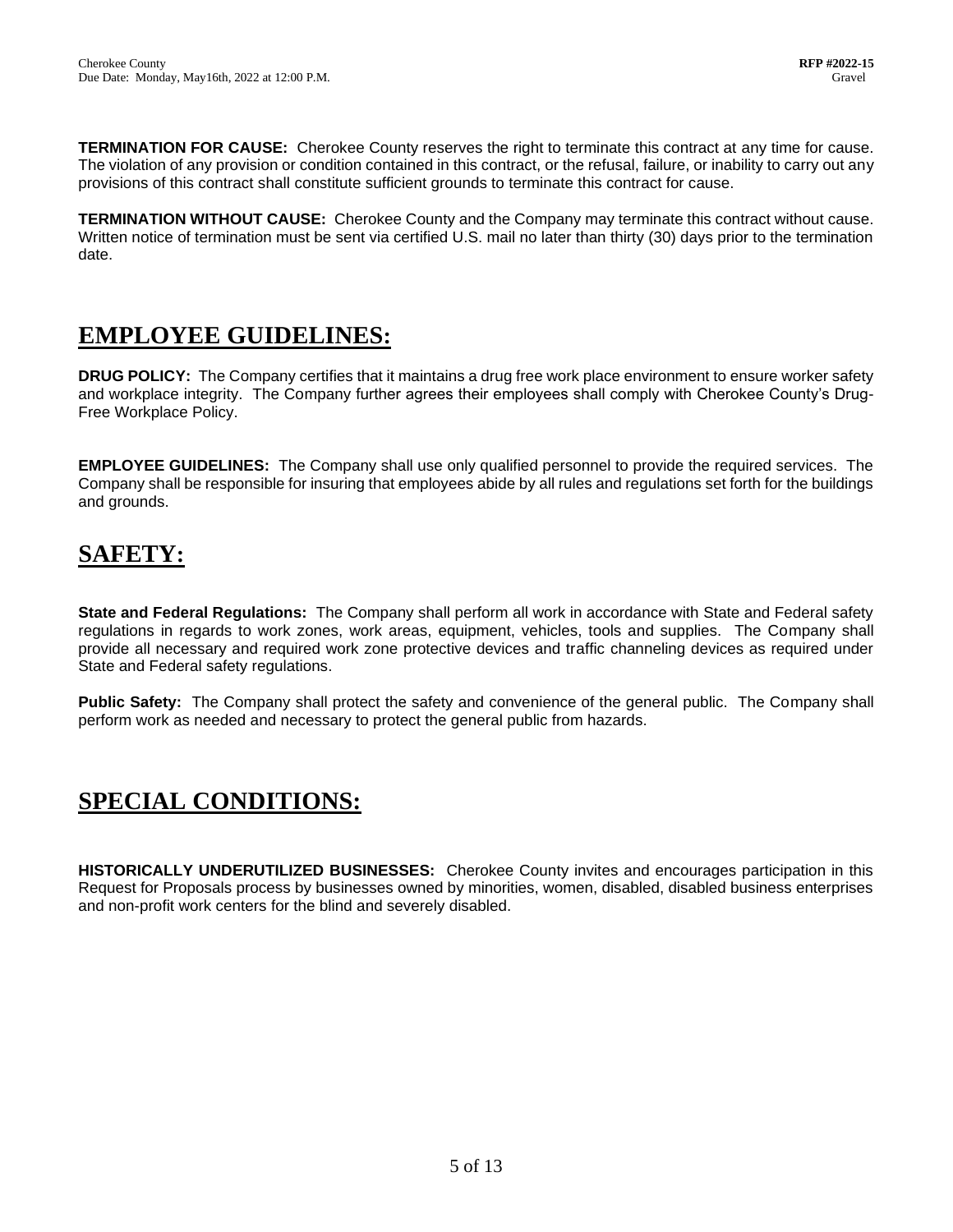# **PROPOSAL INFORMATION:**

• Proposals will be received by Cherokee County until May 16<sup>th</sup>, 2022 at 12:00 P.M. EST. Proposals may be submitted by mail or delivered in person. **NO** faxed or email proposals will be accepted. The Special Projects Coordinator must receive all proposals at the following location PRIOR to the date and time specified. Any proposal received after the date and time prescribed shall **NOT** be considered for award and the proposal shall be returned to the Company.

Each proposal must be submitted in a sealed envelope, addressed to:

Cherokee County Attn: Abi Reid 110 Railroad Ave Gaffney, SC 29340

- Each sealed envelope containing a proposal must be plainly marked with the **"COMPANY'S NAME", "RFP TITLE", "RFP NUMBER", and the "RFP OPENING DATE & TIME".**
- All proposals must be submitted on the required forms. All blank spaces for bid prices must be completed in ink or typewritten. The Bid Forms must be completed, signed, and dated by an official of the company authorized to bind the firm. Unsigned proposals will not be considered. Proposals must consist of one (1) original and one (1) copy. These proposals shall be marked as such – Original and Copy.
- Questions regarding this RFP must be submitted in writing directly to **Abi Reid, [abi.reid@cherokeecountysc.com.](mailto:abi.reid@cherokeecountysc.com)**
- A conditional or qualified proposal will not be accepted.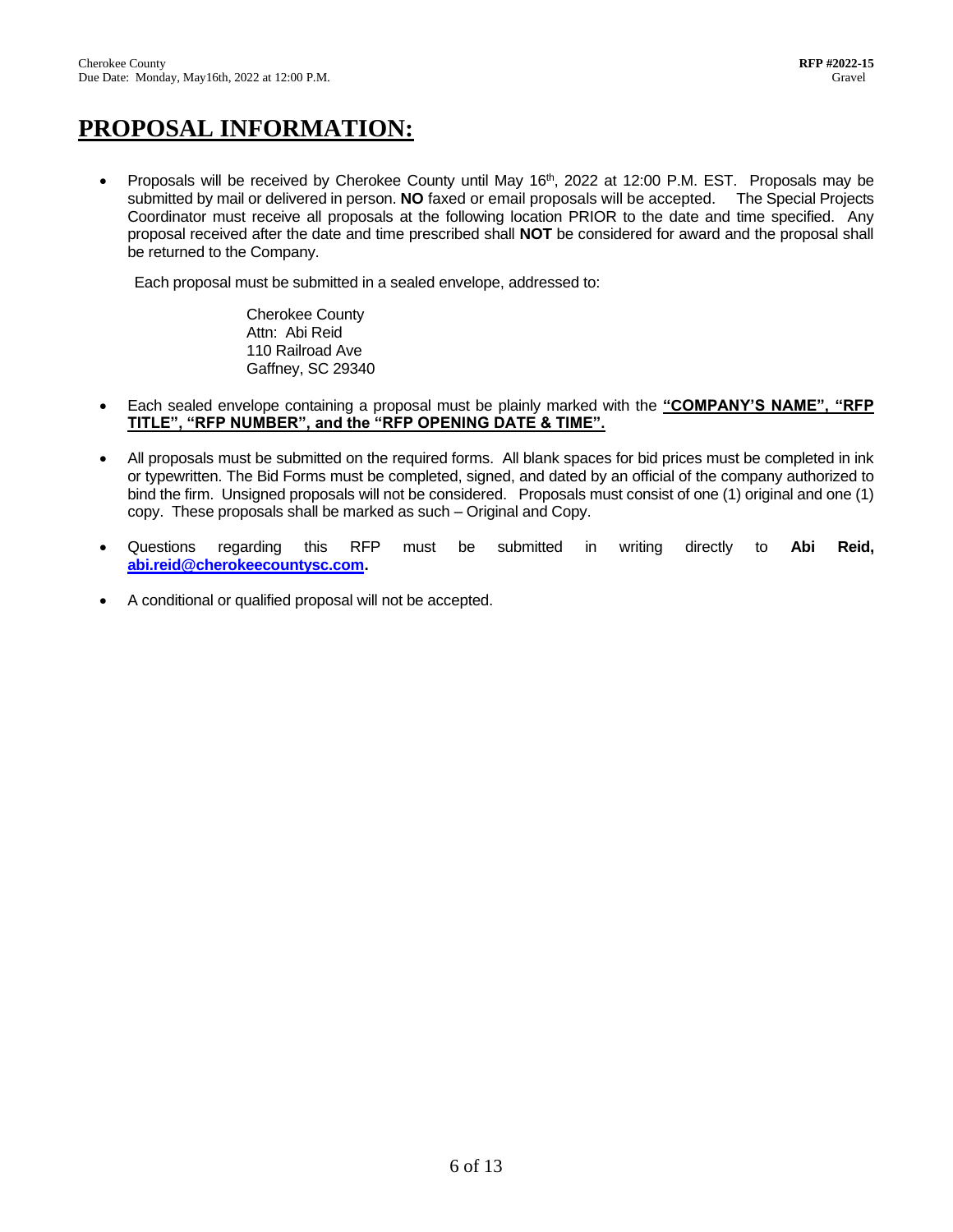## Cherokee County **RFP #2022-15** Due Date: Monday, May16th, 2022 at 12:00 P.M. Gravel

- 1. Owner of the Company
- 2. Location of the Company \_\_\_\_\_\_\_\_\_\_\_\_\_\_\_\_\_\_\_\_\_\_\_\_\_\_\_\_\_\_\_\_\_\_\_\_\_\_\_\_\_\_\_\_\_\_\_
- 3. List the number of years in business \_\_\_\_\_\_\_\_\_\_\_\_\_\_\_\_\_\_\_\_\_\_\_\_\_\_\_\_\_\_
- 4. Is your business full or part-time? \_\_\_\_\_\_\_\_\_\_\_\_\_\_\_\_\_\_\_\_\_\_\_\_\_\_\_\_\_\_\_\_
- 5. List the number of people employed on a regular basis.
- 6. Do you maintain an office that is staffed during normal daily working hours?

\_\_\_\_\_\_\_\_\_\_\_\_\_\_\_\_\_\_\_\_\_\_\_\_\_\_\_\_\_\_\_\_\_\_\_\_\_\_\_\_\_\_\_\_\_\_\_\_\_\_\_

\_\_\_\_\_\_\_\_\_\_\_\_\_\_\_\_\_\_\_\_\_\_\_\_\_\_\_\_\_\_\_\_\_\_\_\_\_\_\_\_\_\_\_\_\_\_\_\_\_\_

7. Who is the County's contact person in the event your firm is awarded the contract?

E-mail Address: **E-mail Address:** 

8. List at least four (4) references of firms (not residences) in which your company has provided services within the past two (2) years.

| <b>Company Name</b> | <b>Contact Name</b> | <b>Telephone Number</b> |  |
|---------------------|---------------------|-------------------------|--|
|                     |                     |                         |  |
|                     |                     |                         |  |
|                     |                     |                         |  |
|                     |                     |                         |  |
|                     |                     |                         |  |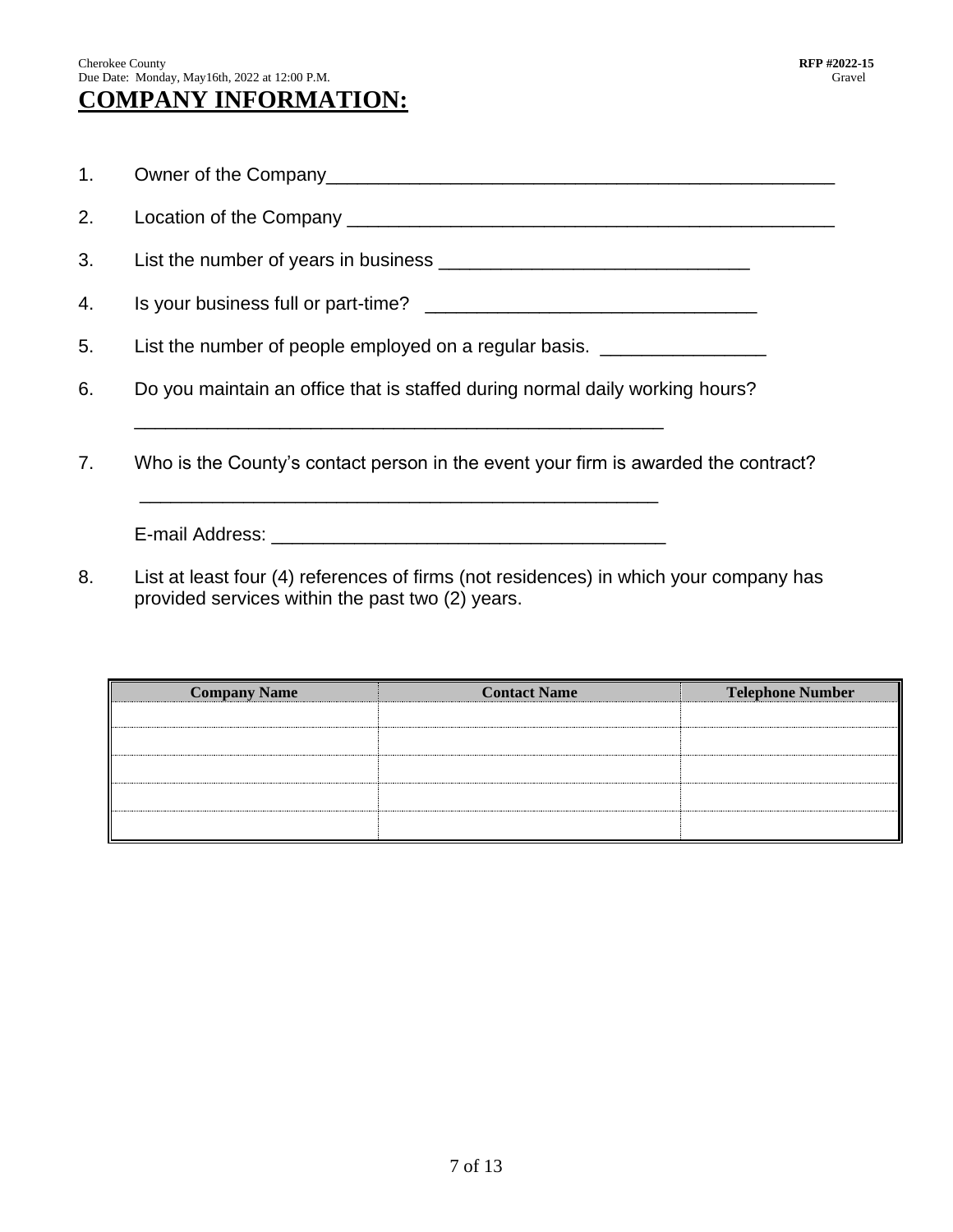

## **CHEROKEE COUNTY 110 RAILROAD AVE GAFFNEY, SC 29340**

## **REQUEST FOR PROPOSAL (RFP)**

**Gravel** and Sand **# 2022-15** 

**04/21/22 Abi Reid**

RFP TITLE: RFP NUMBER:

Issue Date: **Purchasing Contact & Telephone Administrative Specialist 864-902-2299**

**PROPOSAL DUE DATE & TIME:**

# **May 16, 2022 @ 12:00 P.M. EST**

### **NOTE: Proposals received after the opening date and time will not be accepted.**

Cherokee County Government solicits your company to submit a proposal on the above referenced project. By signing this form, the Company signifies their acceptance of all terms, conditions, and specifications set forth in this Request for Proposals. All proposals must have an authorized signature in the space provided below. Two (2) copies of your proposal must be sealed and delivered to: CHEROKEE COUNTY, Abi Reid, Administration Office, 110 Railroad Ave, Gaffney, SC, 29340 before the RFP deadline. The package containing proposals for this project must reference the "COMPANY'S NAME", "RFP TITLE", "RFP NUMBER", and the "RFP OPENING DATE & TIME". **NO** faxed or email proposals will be accepted. Cherokee County Government will not be responsible for late or lost bids by the U.S. Postal office or any other delivery services used by the Company. Proposals may not be withdrawn for a period of sixty (60) days after the bid opening unless otherwise specified.

**THE FOLLOWING MUST BE COMPLETED, SIGNED, AND RETURNED AS PART OF YOUR PROPOSAL. PROPOSALS WILL NOT BE ACCEPTED WITHOUT THIS FORM, SIGNED BY AN AUTHORIZED AGENT OF THE CONTRACTOR.**

COMPANY NAME:

MAILING ADDRESS:

CITY, STATE, ZIP:

EMPLOYER'S FEDERAL IDENTIFICATION NUMBER:

TELEPHONE NUMBER: FAX NUMBER:

I CERTIFY THAT THIS PROPOSAL IS MADE WITHOUT PRIOR UNDERSTANDING, AGREEMENT, OR CONNECTION WITH ANY OTHER CONTRACTOR SUBMITTING A PROPOSAL FOR THE SAME SERVICES, AND IS IN ALL RESPECTS FAIR AND WITHOUT COLLUSION OR FRAUD. I AGREE TO ABIDE TO ALL TERMS AND CONDITIONS OF THIS RFP AND CERTIFY THAT I AM AUTHORIZED TO SIGN THIS RFP AS OR FOR THE COMPANY.

AUTHORIZED SIGNATURE: TYPED OR PRINTED NAME: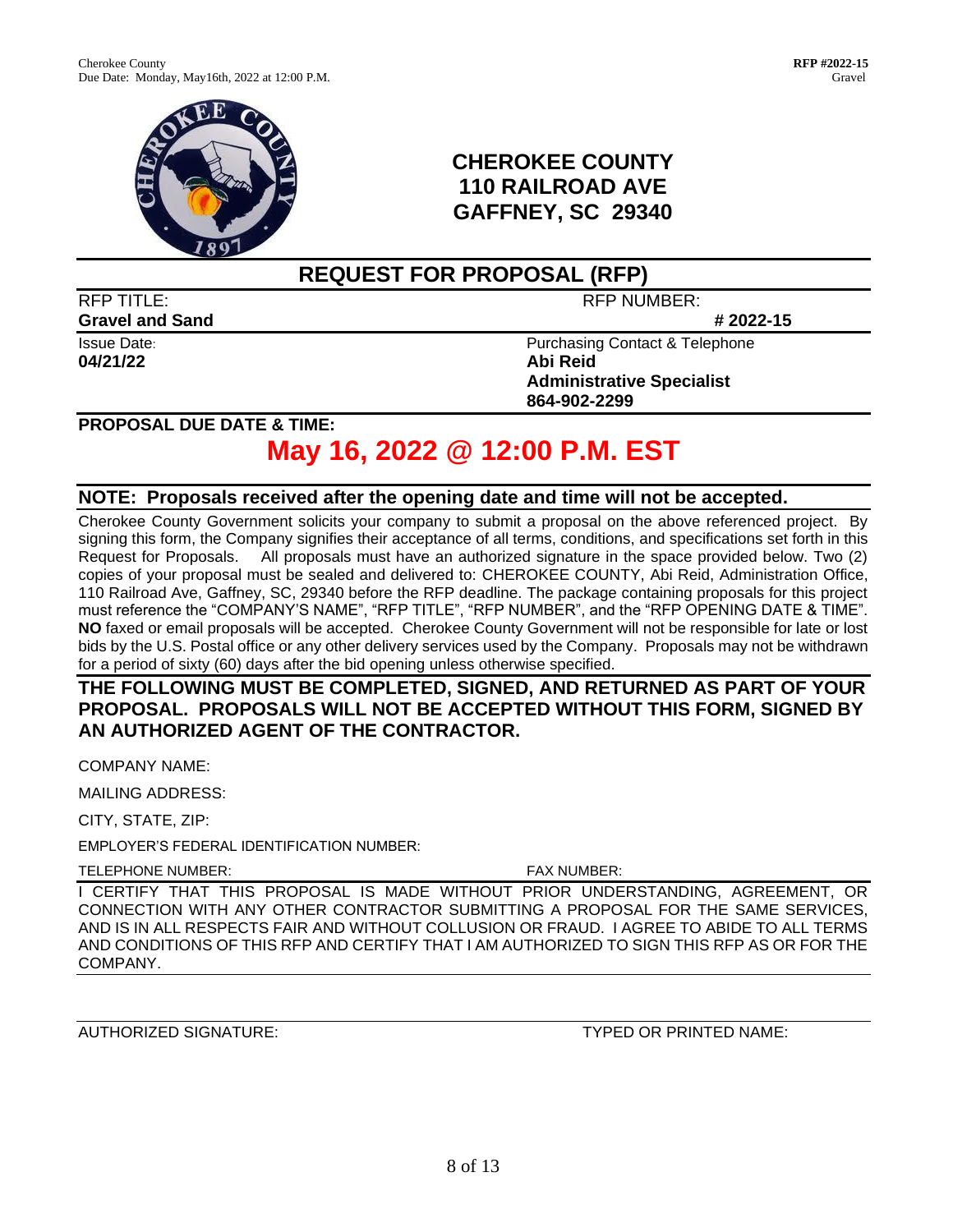F

- 1

| <b>PRICE PROPOSAL</b><br><b>Crushed Stone &amp; Gravel</b> |                                                                                                                                                             |  |  |  |  |  |
|------------------------------------------------------------|-------------------------------------------------------------------------------------------------------------------------------------------------------------|--|--|--|--|--|
| <b>NAME OF</b><br><b>COMPANY:</b>                          |                                                                                                                                                             |  |  |  |  |  |
| specifications of this bid.                                | For the price(s) listed below, our firm hereby offers to provide the following item(s) in accordance with the                                               |  |  |  |  |  |
| Address                                                    |                                                                                                                                                             |  |  |  |  |  |
| Phone                                                      | Fax<br>the contract of the contract of the contract of the contract of the contract of the contract of<br><u> 1989 - Johann Barn, mars eta bainar eta i</u> |  |  |  |  |  |
| E-mail Address                                             |                                                                                                                                                             |  |  |  |  |  |
| <b>QUARRY OR QUARRIES:</b>                                 |                                                                                                                                                             |  |  |  |  |  |
| Name(s)                                                    |                                                                                                                                                             |  |  |  |  |  |
| Location(s)                                                |                                                                                                                                                             |  |  |  |  |  |
|                                                            |                                                                                                                                                             |  |  |  |  |  |
| <b>Item</b>                                                | <b>Price Loaded</b><br><b>Price Not-Loaded</b>                                                                                                              |  |  |  |  |  |
| <b>Manufactured Sand</b>                                   | \$<br>\$<br>ton<br>ton                                                                                                                                      |  |  |  |  |  |
| <b>SCDOT Crusher Run</b>                                   | \$<br>\$<br>ton<br>ton                                                                                                                                      |  |  |  |  |  |
| Class A Rip Rap                                            | $\boldsymbol{\mathsf{\$}}$<br>$\boldsymbol{\mathsf{S}}$<br>ton<br>ton                                                                                       |  |  |  |  |  |
| Class B Rip Rap                                            | $\sqrt[6]{3}$<br>\$<br>ton<br>ton                                                                                                                           |  |  |  |  |  |
| #57 Stone                                                  | $\boldsymbol{\theta}$<br>\$<br>ton<br>ton                                                                                                                   |  |  |  |  |  |
| #3 - 3' Surge Stone                                        | $\boldsymbol{\mathsf{S}}$<br>$\sqrt[6]{\frac{1}{2}}$<br>ton<br>ton                                                                                          |  |  |  |  |  |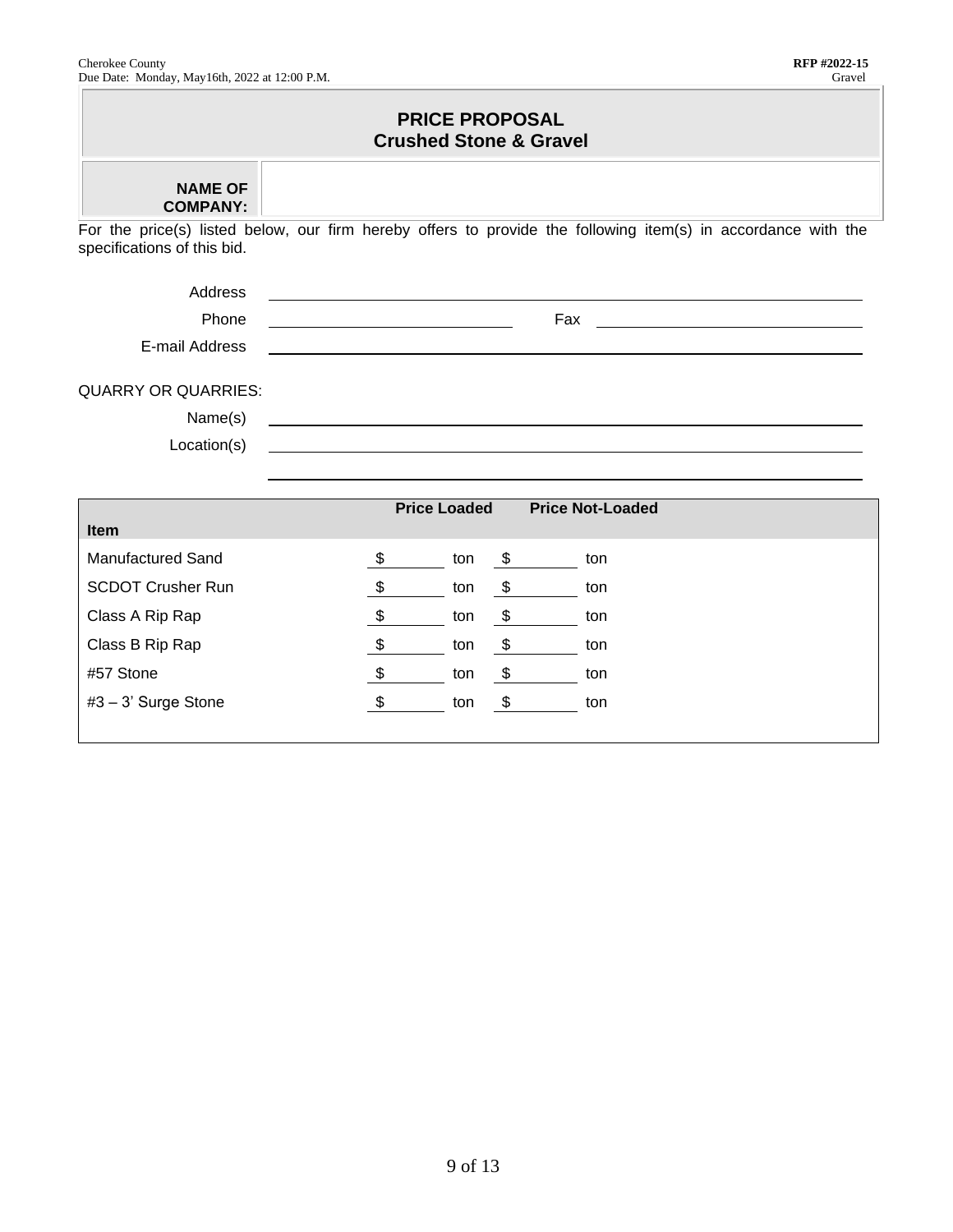## **Technical Specifications**

#### **GENERAL**

You are invited to submit a bid to furnish treated crushed stone and gravel on an as needed basis to the Cherokee County Public Works until May 16<sup>th</sup>, 2022. Cherokee County reserves the right to determine at any time for any project to let a bid for that project.

Your failure to submit a bid may prevent Cherokee County from acquiring your product(s). Thus, if you are interested in doing business with the Cherokee County we strongly encourage you to submit a bid by the opening date indicated.

### **PURCHASE OF ITEM(S)**

Cherokee County reserves the right to award this bid on a per-item basis or on total net bid, whichever is deemed most advantageous to Cherokee County.

Each item will be considered independent of any other item. Cherokee County will attempt to utilize the lowest bid when obtaining product, however the County reserves the right to obtain product from the most advantageous vendor/location. In making this determination, the Department will consider availability of product and proximity of vendor to project to minimize hauling costs and/or assure that the product quality is not compromised by excessive travel time.

### **DELIVERY**

Unless otherwise noted in the bid all material shall be picked-up at the vendors quarry by Cherokee County.

### **PRICING**

Bidders may submit pricing for any one item or combination of items included in this bid. If product price is the same for various locations, only one bid proposal sheet is needed. If product price varies for different locations, please copy the blank form(s) as many times as needed.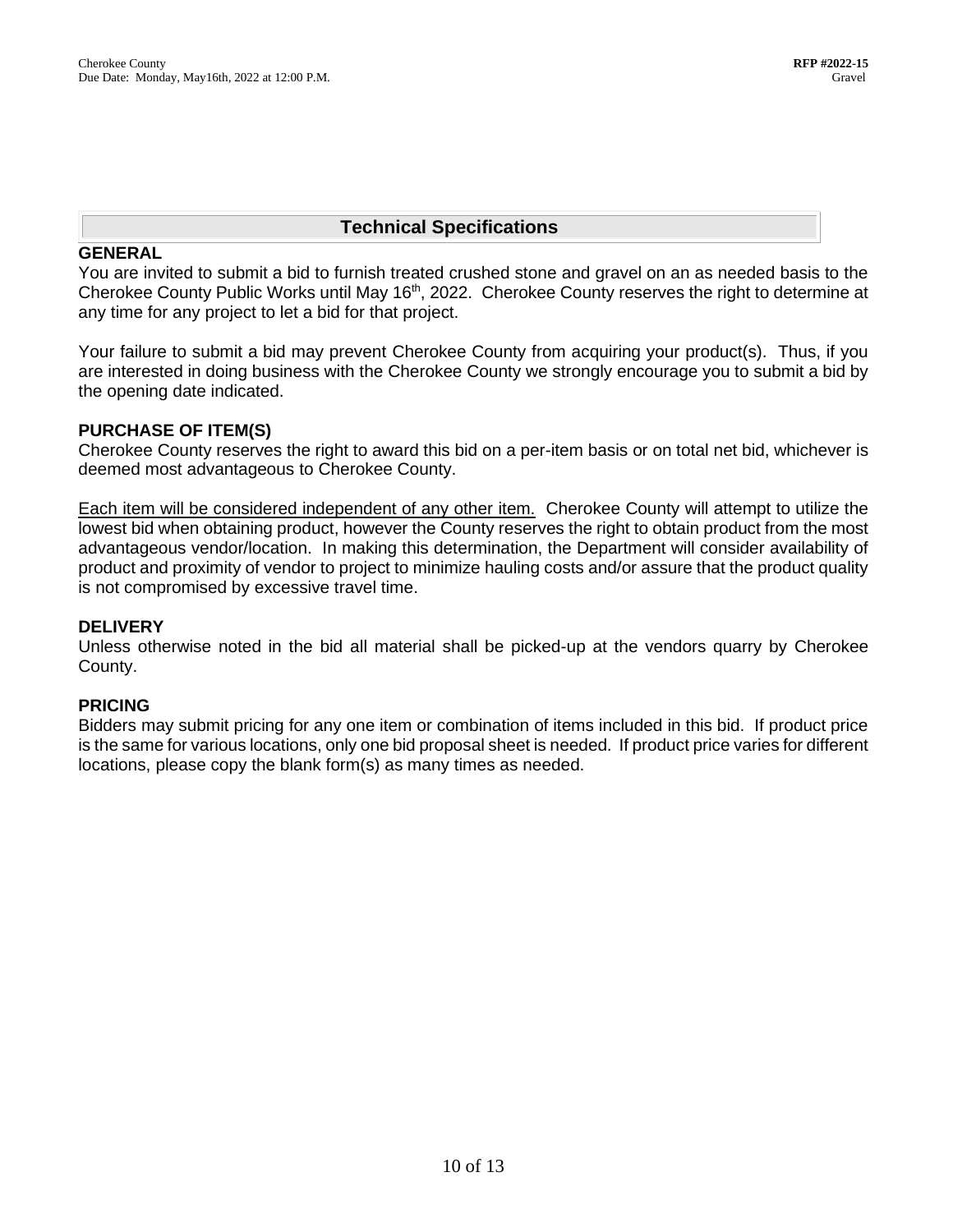## Cost Proposal/Execution of Proposal

By submitting this proposal, the potential Company certifies the following:

- This proposal is signed by an authorized representative of the firm.
- The cost and availability of all materials, and supplies associated with performing the services described herein have been determined and included in the proposed cost.
- All costs, direct and indirect, have been determined and included in the proposed cost.
- The potential Company has read and understands the conditions set forth in this RFP and agrees to them with no exceptions. If exceptions exist, they must be listed on a separate numbered sheet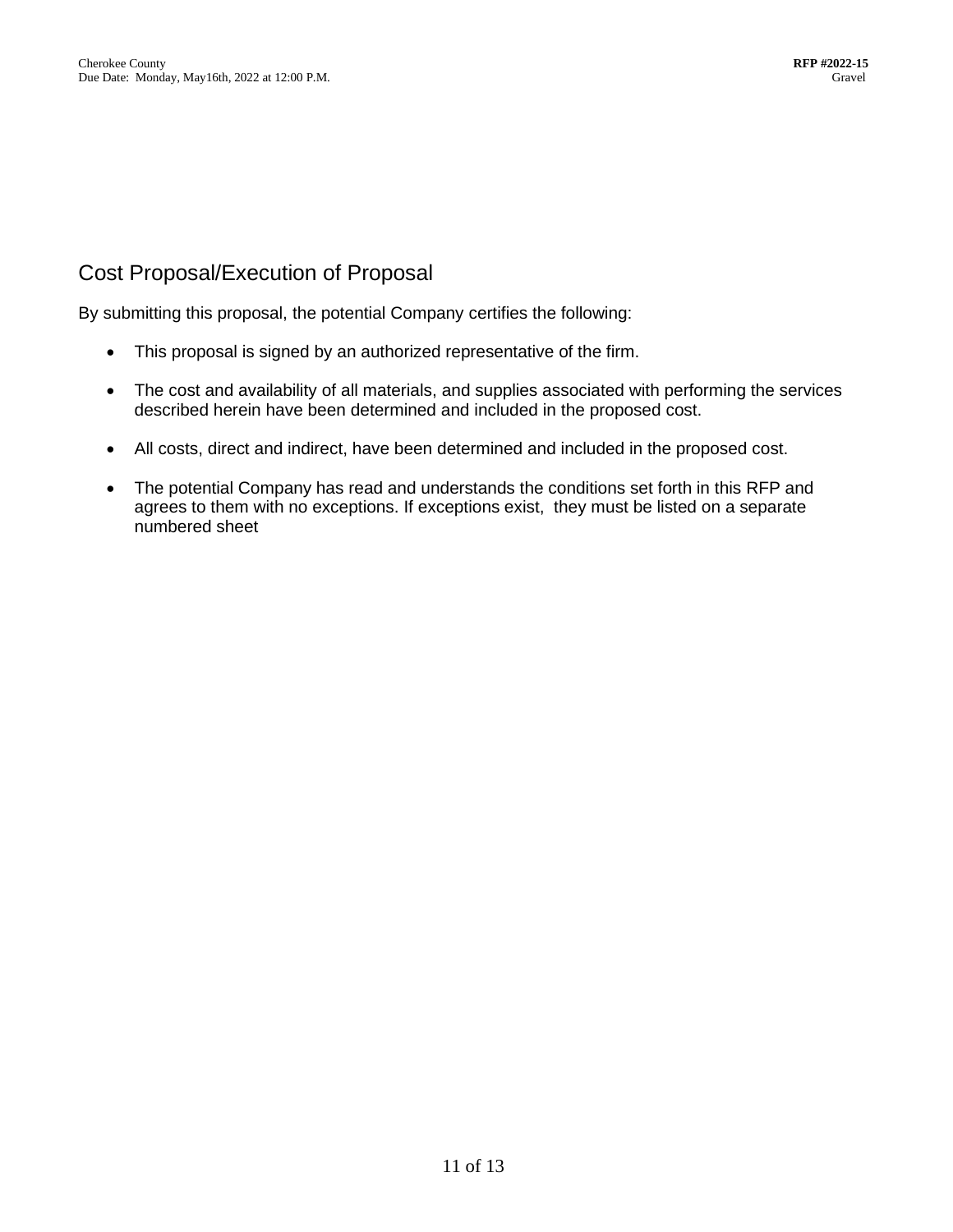Therefore, in compliance with this Request for Proposals, and subject to all conditions herein, the undersigned offers and agrees, to perform the services in accordance with the specifications and conditions in this RFP at the prices quoted, if this proposal is accepted within 90 days from the date of the opening.

| Signature    | Typed or printed name |  |  |  |
|--------------|-----------------------|--|--|--|
|              |                       |  |  |  |
| <b>Title</b> | Date                  |  |  |  |
|              |                       |  |  |  |

## **THIS PAGE MUST BE SIGNED AND INCLUDED IN YOUR PROPOSAL.**